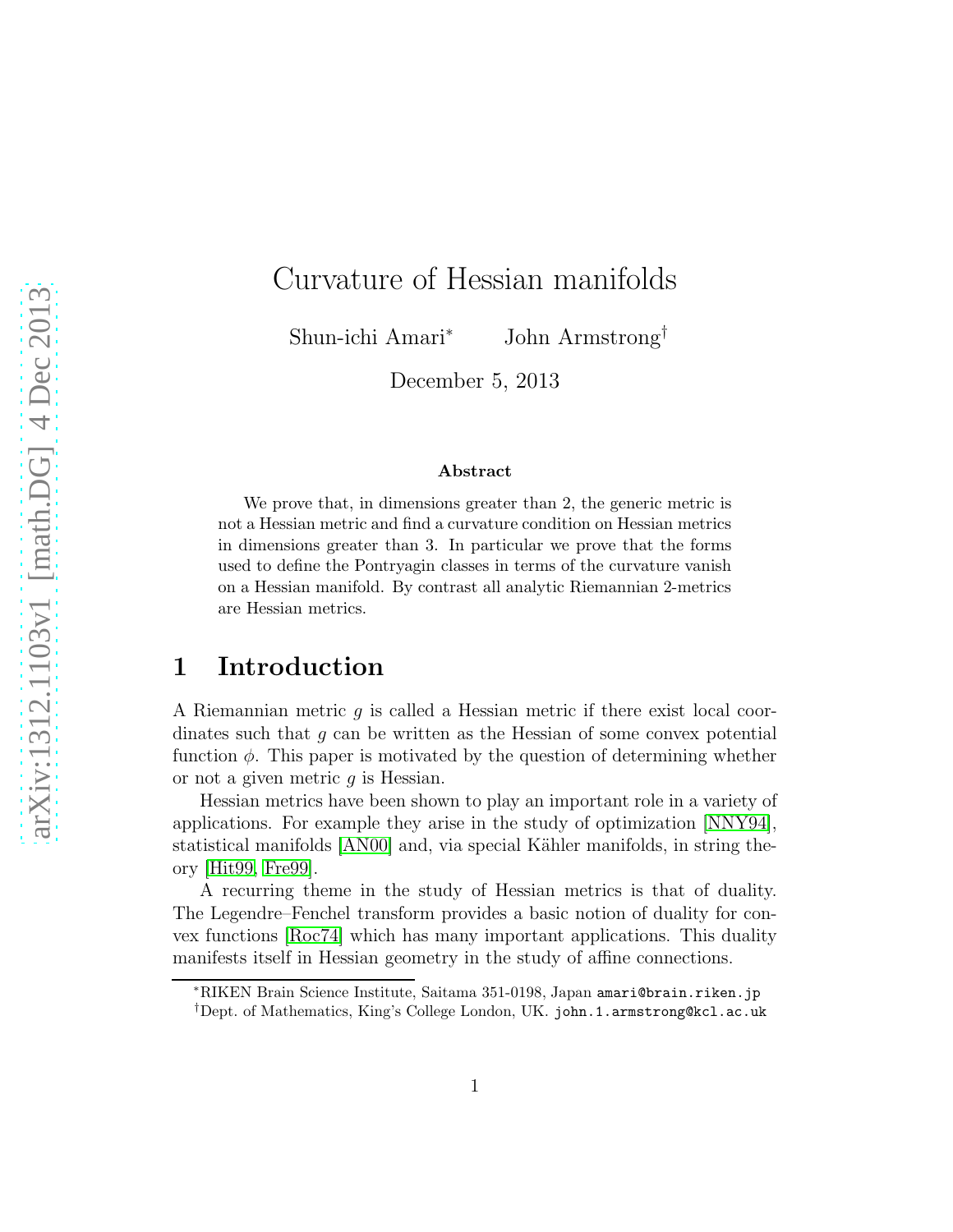Given any affine connection  $\overline{\nabla}$  on a Riemannian manifold  $(M, q)$ , we define the "g-dual connection"  $\overline{\nabla}^*$  by:

$$
g(\overline{\nabla}_X Y, Z) = g(Y, \overline{\nabla}_X^* Z).
$$

The Levi–Civita connection is self dual. A g-dually flat structure is a pair of g-dual connections which are both flat. A metric locally admits a  $g$ dually flat structure if and only if it is Hessian. To see why, one simply needs to know that the geodesics of g-dually flat connection define local coordinates with respect to which  $q$  is a Hessian metric and the converse is also true [\[Shi07,](#page-17-2) [AN00\]](#page-15-0). This gives a dictionary between Hessian geometry and the geometry of affine connections. This dictionary is not entirely trivial: for example, the duality between  $\overline{\nabla}$  and  $\overline{\nabla}^*$  translates into the Legendre transform of the potential  $\phi$ . As we shall see, results which are easy to prove from the perspective of affine connections can be harder to understand from the perspective of Hessian geometry and vice versa.

The issue of determining whether a metric  $g$  is a Hessian metric was raised in [\[FMU99,](#page-16-2) [AN00\]](#page-15-0) in the language of  $q$ -dually flat connections. They posed the following basic questions:

**Problem 1.** Let  $(M, g)$  be a Riemannian manifold, does there always exist a dually flat structure on  $M$ , i.e. a pair of g-dual flat, torsion-free affine connections?

Problem 2. If the answer to Problem 1 is negative, find conditions and invariants which characterize the spaces for which this is possible.

We interpret these questions as being essentially local questions. So these problems are equivalent to determining whether  $g$  is a Hessian metric. We will show that the answer to Problem 1 is positive in dimension 2 and negative in dimensions greater than 2. These results have been found independently by Robert Bryant [\[Bry13\]](#page-16-3) and follow from applications of general Cartan– Kähler theory.

We also find an explicit curvature condition which must hold for a dually flat structure to exist in dimensions greater than or equal to 4 and examine its implications. In particular we will prove that the Pontryagin forms must vanish on a Hessian manifold. (We define the Pontryagin forms to be the closed forms defined using polynomials in the curvature tensor which provide representatives for the Pontryagin classes). Thus we obtain a topological obstruction to the existence of a Hessian metric.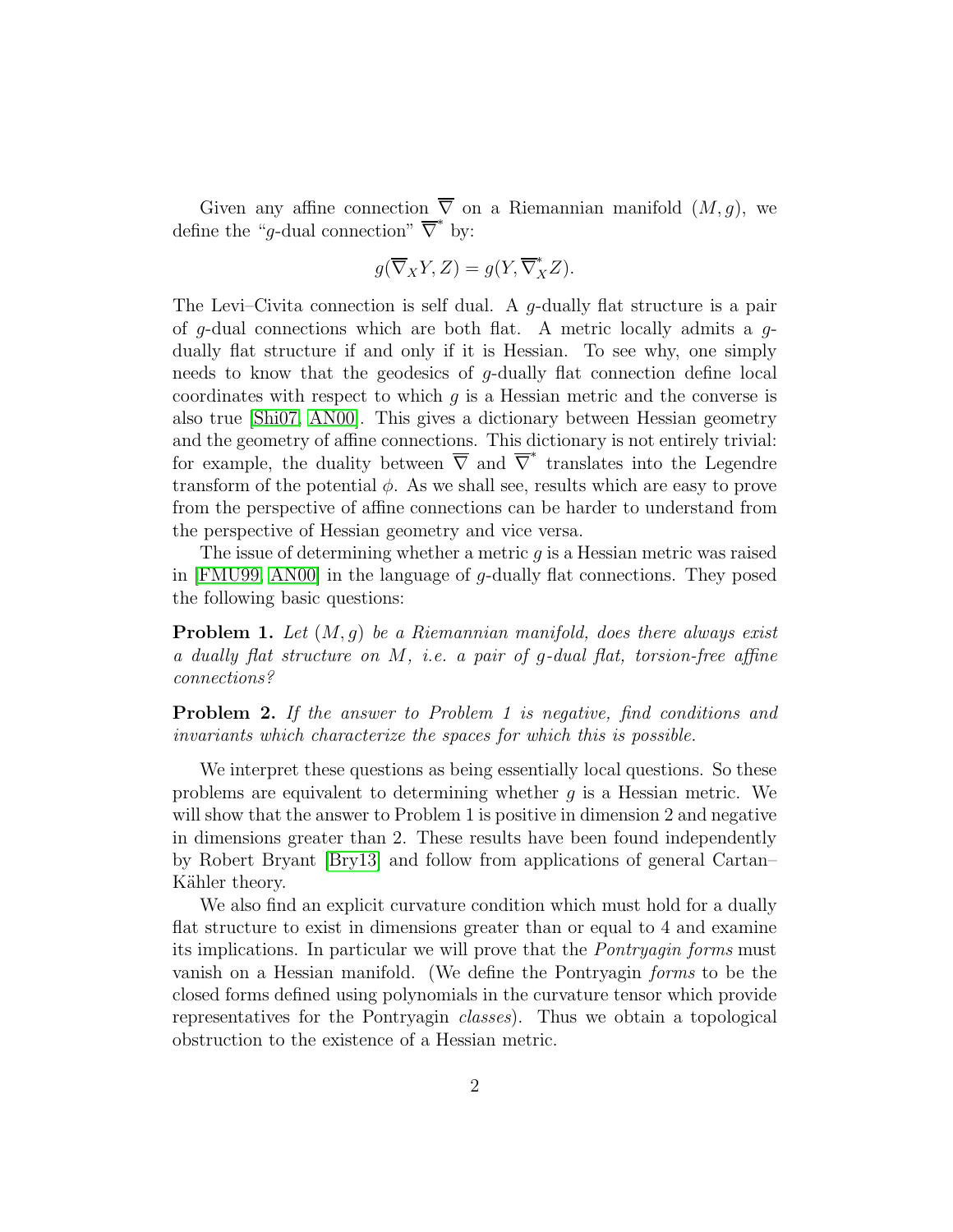The existence of a Hessian metric does not imply the global existence of a g-dually flat structure. For example, quotients of hyperbolic space always admit a Hessian metric but may have non-vanishing Euler characteristic which means that they cannot admit a flat connection. The problem of determining whether a manifold  $M$  admits any global dually flat structure was considered in [\[AT02\]](#page-15-1) — but as we have seen this is quite a different problem to determining if it admits a Hessian metric.

The structure of the paper is as follows. In Section [2](#page-2-0) we prove that the generic metric of dimension  $\geqslant 3$  $\geqslant 3$  is not a Hessian metric. In Section 3 we find the curvature obstruction and examine its implications. In Section [4](#page-11-0) we prove that all analytic 2-metrics are Hessian.

#### <span id="page-2-0"></span>2 A counting argument for Problem 1

**Theorem 1.** In dimension  $n \geq 3$ , a generic Riemannian metric  $(M^n, g)$ does not admit a compatible dually flat structure, even locally.

*Proof.* If  $(M^n, g)$  admits a dually flat structure then, in the neighbourhood of any point p, there exist local coordinates  $x : M^n \longrightarrow \mathbb{R}^n$  and a potential  $\phi$  such that in these coordinates the metric satisfies:

$$
g_{ij} = \frac{\partial^2 \phi}{\partial x_i \partial x_j}.
$$

Thus the k-jet of g at p is determined by the  $(k+2)$ -jet of x and  $\phi$  at p.

If we fix some reference coordinates around  $p$ , then the coordinate function x is defined by n real valued functions in n variables. The coordinate  $\phi$  is a single real valued function of n variables. Thus the dimension of the space of  $(k+2)$ -jets of  $(x, \phi)$  at p is equal to:

$$
\dim J_{k+2}(x,\phi) := \sum_{i=0}^{k+2} (n+1) \dim (S^i T_p) = \sum_{i=0}^{k+2} (n+1) {n+i-1 \choose i}.
$$

In these same reference coordinates, the metric g is defined by  $\frac{n(n+1)}{2}$  real valued functions. So the space of  $k$ -jets of metrics at  $p$  has dimension given by:

$$
\dim J_k(g) := \sum_{i=0}^k \frac{n(n+1)}{2} \dim (S^i T_p) = \sum_{i=0}^k \frac{n(n+1)}{2} {n+i-1 \choose i}.
$$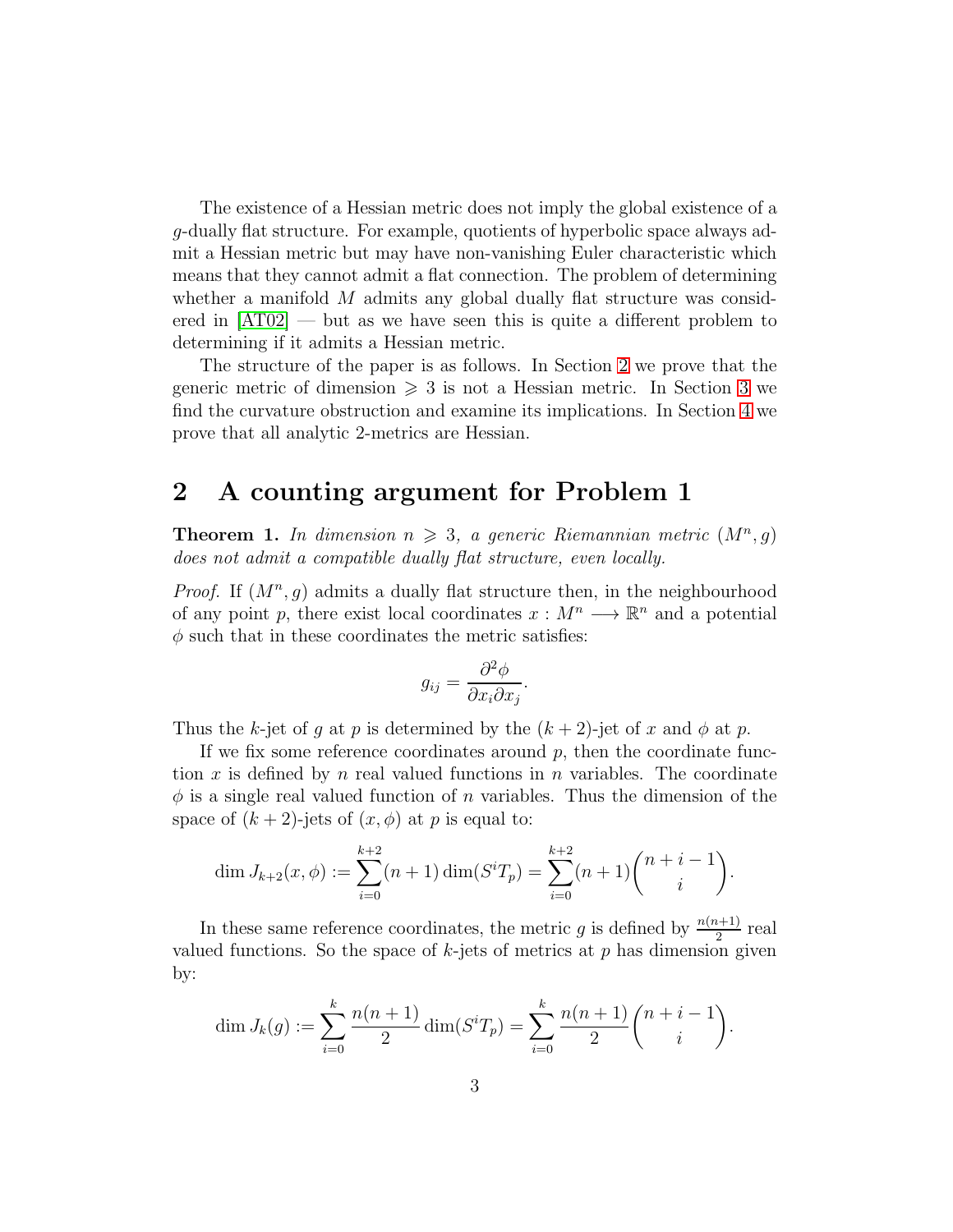Thus:

$$
\dim J_k(g) - \dim J_{k+2}(x, \phi) = (n+1)(a_{k,n} - b_{k,n})
$$

where

$$
a_{k,n} := \left(\frac{n}{2} - 1\right) \sum_{i=1}^{k} {n+1-i \choose i},
$$
  

$$
b_{k,n} := {n+k \choose k+1} + {n+k+1 \choose k+2}.
$$

For fixed  $n > 2$ ,  $a_{k,n}$  grows as order  $k^n$  whereas  $b_{k,n}$  grows as order  $k^{n-1}$ . So for sufficiently large k, dim  $J_k(g) > \dim J_{k+2}(x, \phi)$ .

It follows that if  $n > 2$ , for sufficiently large k, the generic k-jet of a metric tensor does not admit any compatible dually flat structure no matter how one extends this  $k$ -jet to a smooth metric.  $\Box$ 

This counting argument can be summarized by saying that the number of metrics depends upon  $\frac{1}{2}n(n+1)$  functions of n variables, whereas the data for a Hessian structure depends upon only  $n + 1$  functions of n variables [\[Bry13\]](#page-16-3). Our dimension counting merely makes this argument precise.

# <span id="page-3-0"></span>3 A curvature obstruction in dimensions  $\geq 4$

Our aim in this section is to find more concrete obstructions to the existence of Hessian metrics. The key results are the following [\[Shi07\]](#page-17-2):

**Proposition 1.** Let  $(M, g)$  be a Riemannian manifold. Let  $\nabla$  denote the Levi–Civita connection and let  $\overline{\nabla} = \nabla + A$  be a g-dually flat connection. Then

- (i) The tensor  $A_{ijk}$  lies in  $S^3T^*$ . We shall call it the  $S^3$ -tensor of  $\overline{\nabla}$ .
- (ii) The  $S<sup>3</sup>$ -tensor determines the Riemann curvature tensor as follows:

<span id="page-3-1"></span>
$$
R_{ijkl} = -g^{ab} A_{ika} A_{jlb} + g^{ab} A_{ila} A_{jkb}.
$$
 (1)

*Proof.*  $A \in T^* \otimes T^* \otimes T$ . The condition that  $\overline{\nabla}$  is torsion free is equivalent to requiring that  $A \in S^2T^* \otimes T$ . Using the metric to identify T and  $T^*$ , the condition that  $\overline{\nabla}$  is dually torsion free can be written as  $A \in S^3T^*$ .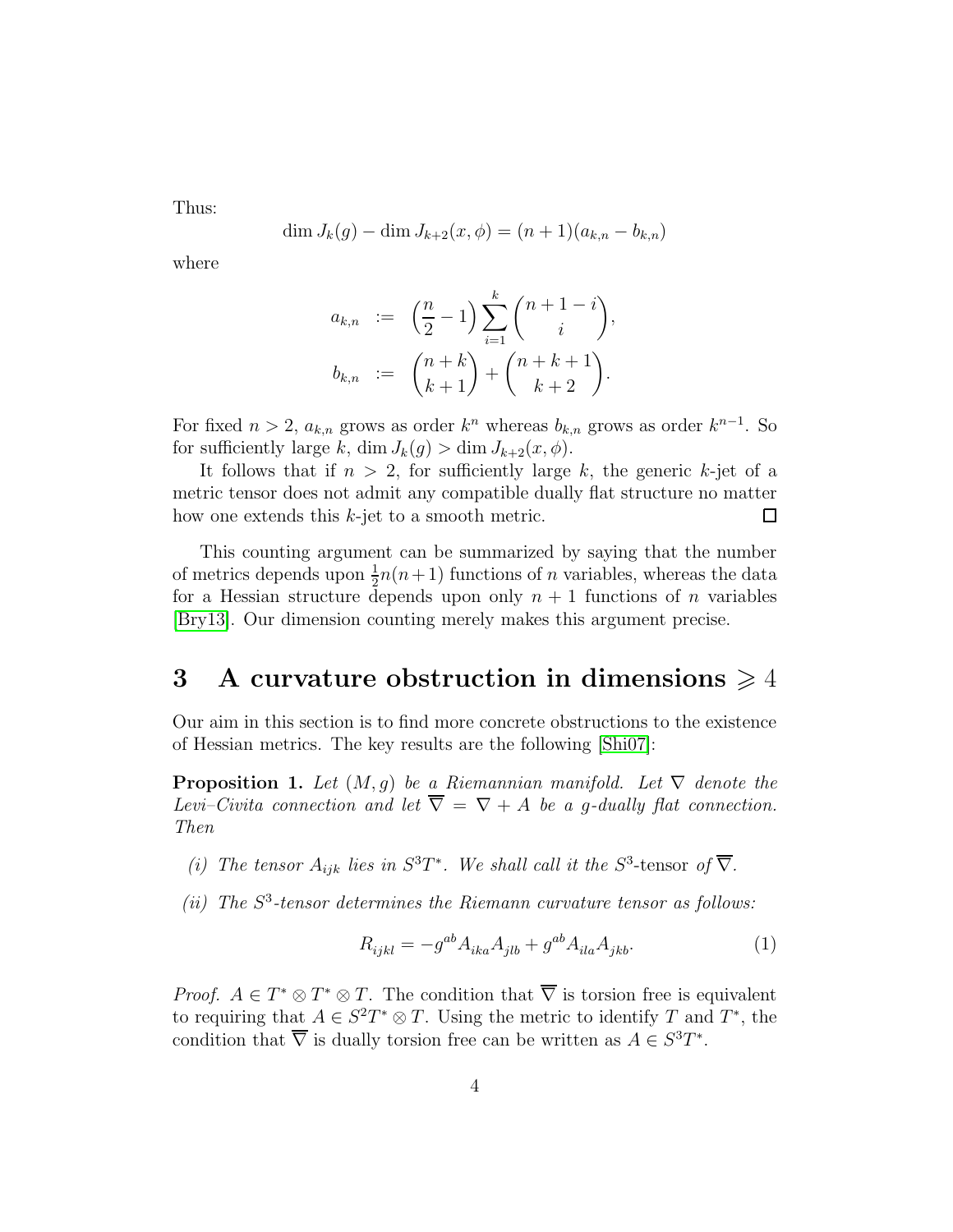Expanding the formula  $\overline{R}_{XY}Z = \overline{\nabla}_X \overline{\nabla}_Y Z - \overline{\nabla}_Y \overline{\nabla}_X - \overline{\nabla}_{[X,Y]}Z$  in terms of  $\nabla$  and A, one obtains the following curvature identity:

<span id="page-4-0"></span>
$$
\overline{R}_{XY}Z = R_{XY}Z + 2(\nabla_{[X}A)_{Y]}Z + 2A_{[X}A_{Y]}Z.
$$
\n(2)

Here  $\overline{R} = 0$  is the curvature of  $\overline{\nabla}$  and the square brackets denote antisymmetrization. Since  $\overline{\nabla}$  is dually flat  $\overline{R} = 0$ .

Continuing to use the metric to identify  $T$  and  $T^*$ , the symmetries of the curvature tensor tell us that  $R \in \Lambda^2 T \otimes \Lambda^2 T$ . On the other hand,  $(\nabla_{[A]})_1 \in \Lambda^2 T \otimes S^2 T$ . Thus if one projects equation [\(2\)](#page-4-0) onto  $\Lambda^2 T \otimes \Lambda^2 T$  one obtains the curvature identity [\(1\)](#page-3-1).  $\Box$ 

We define a quadratic equivariant map  $\rho$  from  $S^3T^* \longrightarrow \Lambda^2T^* \otimes \Lambda^2T^*$  by:

$$
\rho(A_{ijk})=-g^{ab}A_{ika}A_{jlb}+g^{ab}A_{ila}A_{jkb}
$$

**Corollary 1.** In dimensions  $> 4$  the condition that R lies in the image of  $\rho$ gives a non-trivial necessary condition for a metric g to be a Hessian metric.

*Proof.* dim  $S^3T = \binom{n+2}{n-1}$  $\binom{n+2}{n-1} = \frac{1}{6}$  $\frac{1}{6}n(1+n)(2+n)$ . The dimension of the space of algebraic curvature tensors,  $\mathcal{R}$ , is dim  $\mathcal{R} = \frac{1}{12}n^2(n^2 - 1)$ . So dim  $\mathcal{R}$  –  $\dim S^3T = \frac{1}{12}n(n-4)(1+n)^2$ . This is strictly positive if  $n > 4$ .

Rather more surprisingly, the condition that R lies in the image of  $\rho$  gives a non-trivial condition in dimension 4. In dimension 4, dim  $S^3T = \dim \mathcal{R} =$ 20 and yet we will see that the dimension of the image of  $\rho$  is only 18. This can be tested heuristically by computer experiment: pick a "random" tensor  $A \in S^3T^*$  and compute the rank of the derivative  $\rho_*$  at A. The result is almost certain to be 18, giving strong evidence for the claim.

To prove the claim rigorously we wish to write the curvature conditions in dimension 4 in a more explicit form.

One possible approach to finding explicit curvature conditions is to use Gröbner bases. Let  $\rho^{\mathbb{C}} : S^3T^* \otimes \mathbb{C} \longrightarrow \Lambda^2 \otimes \Lambda^2 \otimes \mathbb{C}$  be the complexification of the map  $\rho$ . One can think of the image of  $\rho^{\mathbb{C}}$  as being a complex algebraic variety parameterized by  $\rho^{\mathbb{C}}$ . What we seek is a set of algebraic equations on the curvature that define this variety. In theory, therefore, one can then use the well known "implicitization" algorithm described in [\[Cox07\]](#page-16-4) to find implicit equations for the image of  $\rho^{\mathbb{C}}$ . These implicit equations would be precisely the curvature conditions we seek. While this approach proves the existence of the desired curvature conditions, it does not perform sufficiently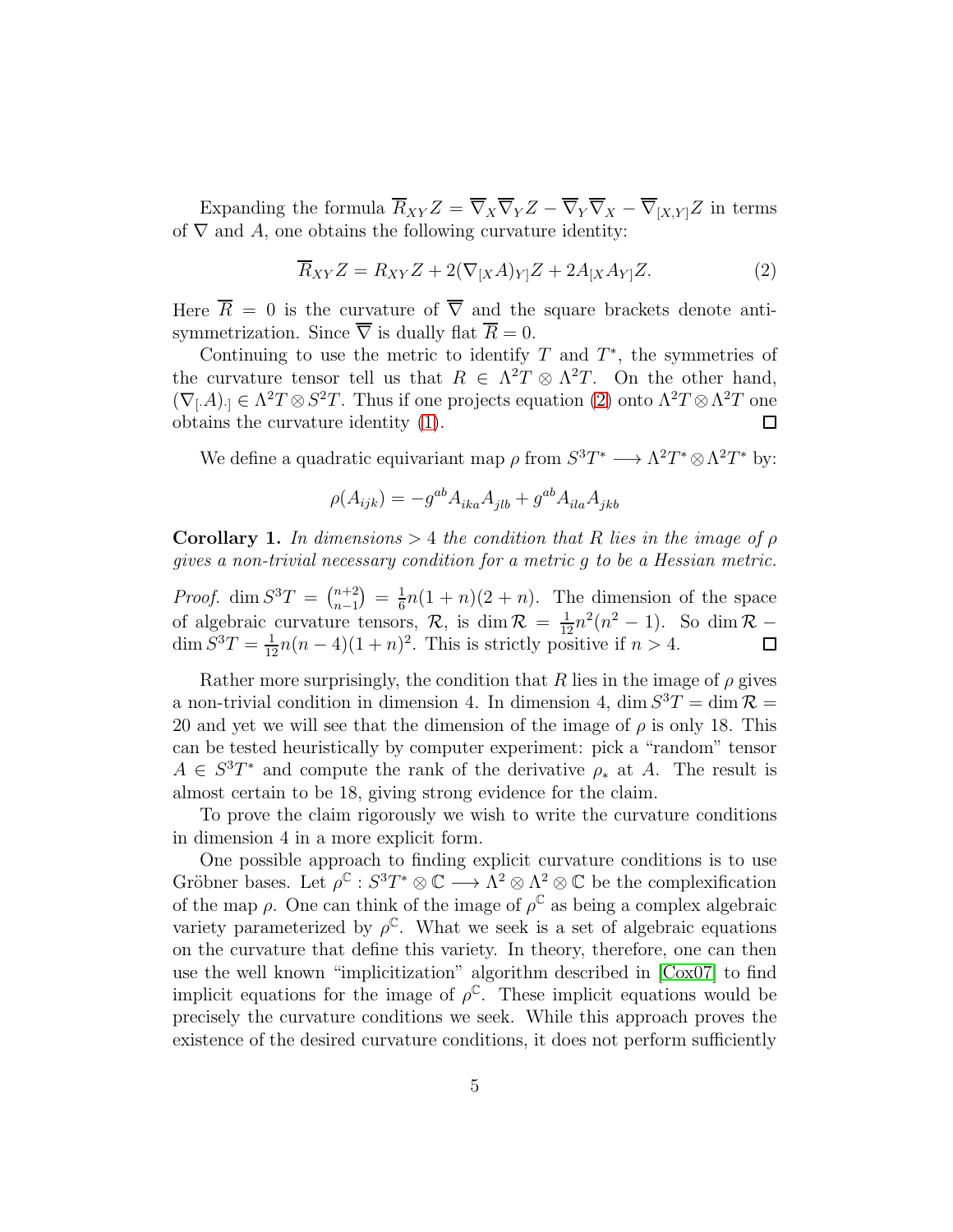well in practice. For example we have attempted to implement this brute force strategy using Singular (together with some more or less obvious modifications to improve the efficiency) without success.

An alternative strategy is to use the  $SO(n)$  equivariance of the problem to enumerate all the possible equivariant conditions on a given power of the curvature tensor and search, by brute force, amongst these conditions. Let us describe this approach in more detail.

Let  $R$  denote the space of algebraic curvature tensors. The p-th power of the curvature must lie in  $S^p$ R. So an equivariant p-th order condition on the curvature must be given by an equivariant linear map  $\phi: S^p(\mathcal{R}) \longrightarrow V$ for some representation V of  $SO(n)$ . We search for these conditions systematically. For each p, we decompose  $S^p(\mathcal{R})$  into irreducible components under  $SO(n)$ . For each irreducible representation V, let m be the multiplicity with which it occurs in the decomposition into irreducibles. We can correspondingly define m independent maps  $\phi_1, \phi_2, \ldots, \phi_m$  from  $S^p(\mathcal{R})$ to V. Pick a finite sequence of random tensors  $\{t_i\} \in S^3T^*$  so that the set of vectors  $\{\phi_1(\rho(t_i)) \oplus \phi_2(\rho(t_i)) \oplus \ldots \oplus \phi_m(\rho(t_i))\}$  has the maximum possible rank: more precisely, keep adding random vectors to the sequence  $\{t_i\}$  until the rank stops increasing. Write  $r_i = \rho(t_i) \in \mathcal{R}$ . Add algebraic curvature tensors  $r_i$  to the finite sequence  $\{r_i\}$  so that the set of vectors  $\{\phi_1(r_i) \oplus \phi_2(r_i) \oplus \ldots \oplus \phi_m(r_i)\}\$  has maximal rank. It is now a simple matter of linear algebra to find the linear conditions satisfied by the terms  $\{\phi_a(\rho(t_i))\}$ that are not satisfied by the  $\{\phi_a(r_i)\}.$ 

Because of the use of random generation of tensors, in theory, one cannot be certain that a curvature "identity" discovered in this way holds in general or that all curvature identities will be found by this approach. However, once one has identified a candidate curvature identity, it is easy to verify it by brute force symbolic algebra. It is also easy to tell one has identified all the curvature identities implied by the condition  $R \in \rho^{\mathbb{C}}$  by dimension counting.

While, this brute force algorithm is not particularly pretty it is effective — at least in dimension 4. Since  $Spin(4) = SU(2) \times SU(2)$  the representation theory of  $SO(4)$  is quite simple, so the above strategy is not hard to implement. We have not attempted to implement the strategy in higher dimensions.

Here is the result.

Theorem 2. The space of possible curvature tensors for a Hessian 4-mani-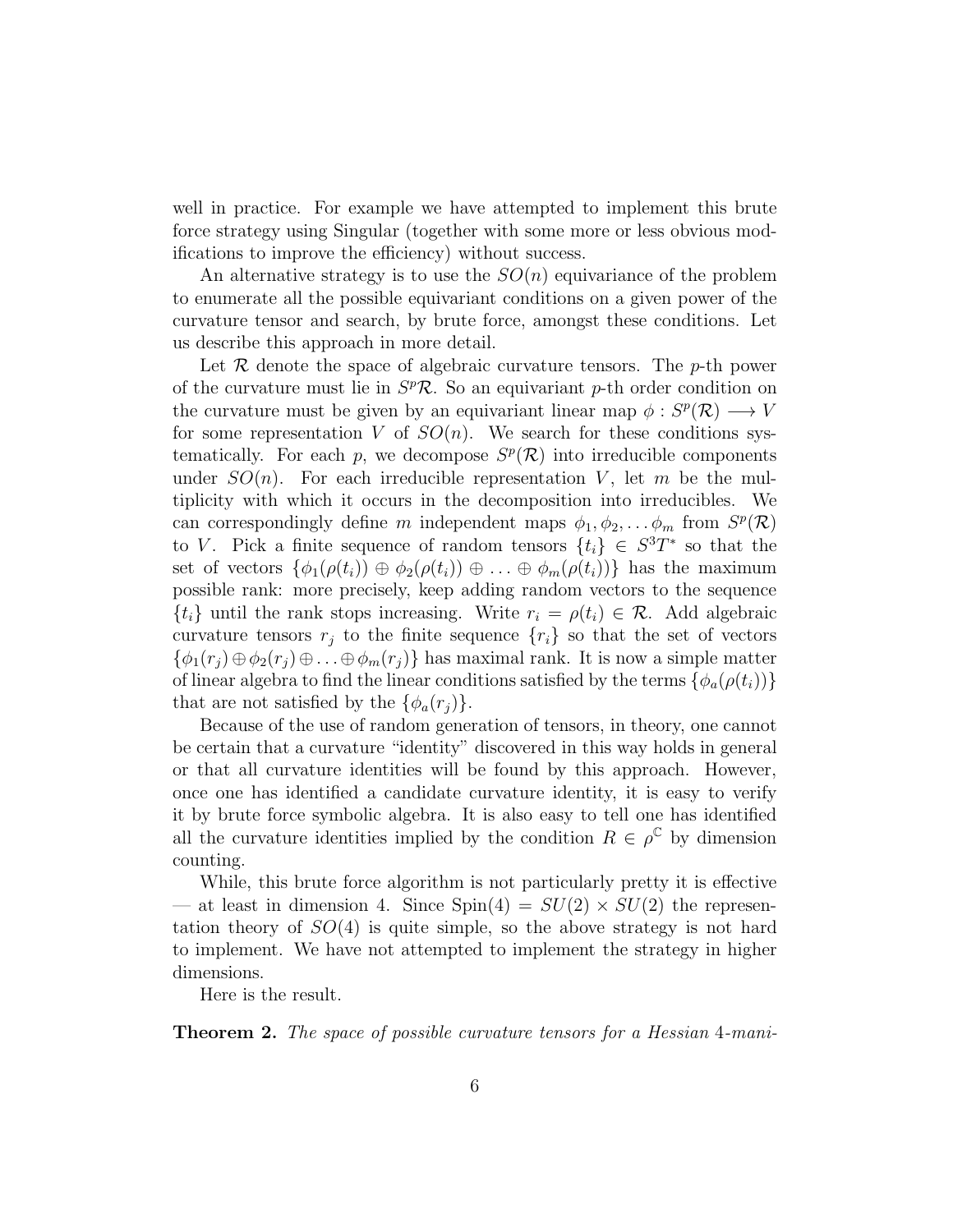fold is 18 dimensional. In particular the curvature tensor must satisfy the identities:

<span id="page-6-0"></span>
$$
\alpha(R_{ija}^{\quad b}R_{klb}^{\quad a}) = 0\tag{3}
$$

<span id="page-6-1"></span>
$$
\alpha (R_{iajb} R_k{}^b{}_{cd} R_l{}^{dac} - 2R_{iajb} R_{kc}{}^a{}_d R_l{}^{dbc}) = 0 \tag{4}
$$

where  $\alpha$  denotes antisymmetrization of the i, j, k and l indices.

*Proof.* Using a symbolic algebra package, write the general tensor in  $S^3T^*$ with respect to an orthonormal basis in terms of its 20 components. Compute the curvature tensor using equation [\(1\)](#page-3-1). One can then directly check the above identities.  $\Box$ 

In fact, equation [\(3\)](#page-6-0) is simple to prove by hand. Moreover, it generalizes to higher dimensions. To make the proof as vivid as possible, we introduce a graphical notation that simplifies manipulating symmetric powers of the  $S<sup>3</sup>$ -tensor A (this is based on the notation given in the appendix of [\[PR87\]](#page-17-3)). When using this notation we will always assume that our coordinates are orthonormal at the point where we perform the calculations so we can ignore the difference between upper and lower indices of ordinary tensor notation.

Given a tensor defined by taking the *n*-th tensor power of the  $S^3$ -tensor tensor A followed by a number of contractions we can define an associated graph by:

- Adding one vertex to the graph for each occurrence of  $A$ ;
- Adding an edge connecting the vertices for each contraction between the vertices;
- Adding a vertex for each tensor index that is not contracted and labelling it with the same symbol used for the index. Join this vertex to the vertex representing the associated occurrence of A.

When two tensors written in the Einstein summation convention are juxtaposed in a formula, we will refer to this as "multiplying" the tensors. This multiplication corresponds graphically to connecting labelled vertices of the graphs according to the contractions that need to be performed when the tensors are juxtaposed. Since this multiplication is commutative, and since the  $S<sup>3</sup>$ -tensor is symmetric, one sees that there is a one to one correspondence between isomorphism classes of such graphs and equivalently defined tensors.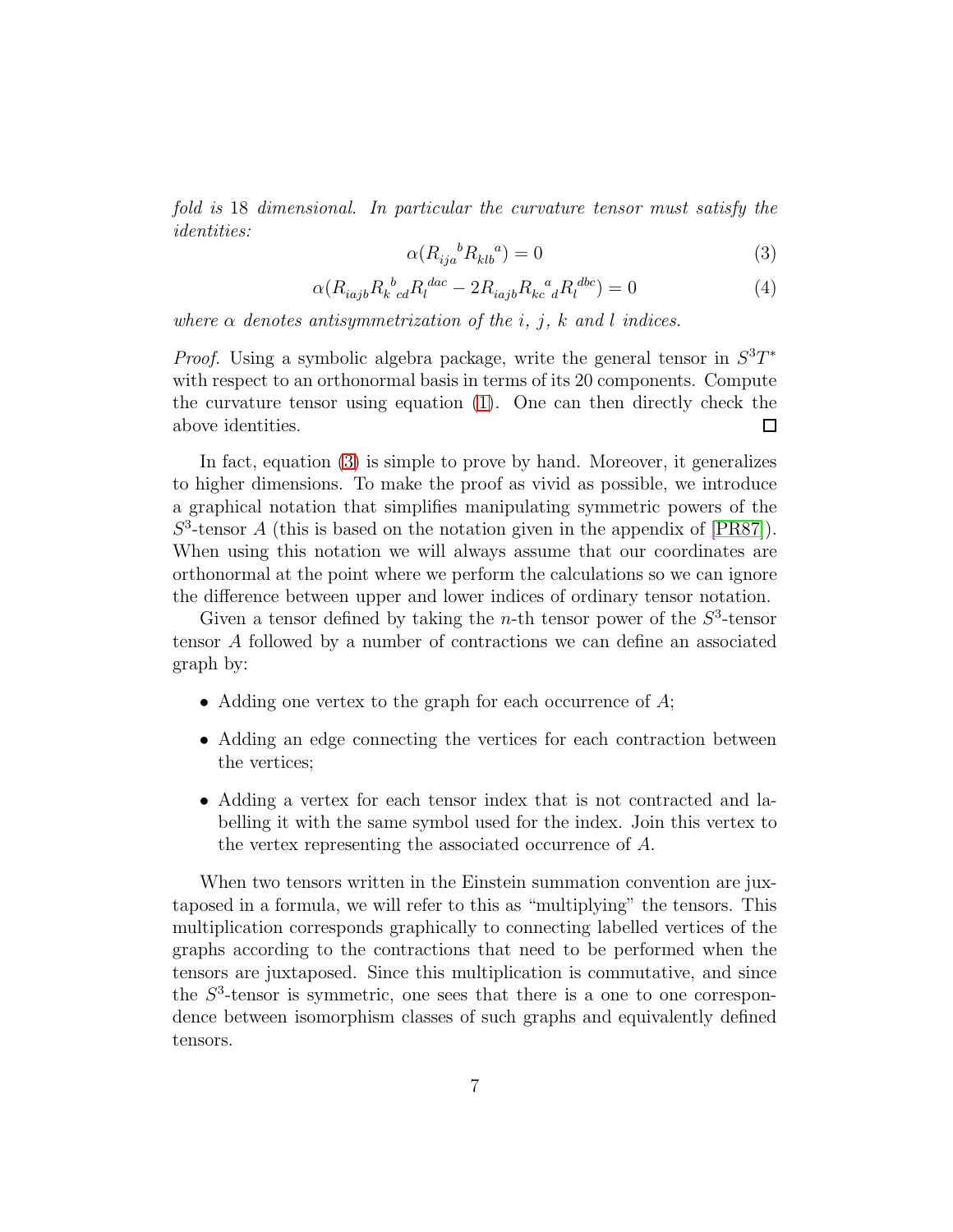We can use these graphs in formulae as an alternative notation for the tensor represented by the graph. For example, we can write the curvature identity [\(1\)](#page-3-1) graphically as

$$
R_{ijkl} = -\begin{array}{c|c} i & j & i \\ \hline k & l & k \end{array} + \begin{array}{c} i \\ \hline k \end{array}.
$$
 (5)

As an extended example, here is a graphical proof that the first Bianchi identity follows from equation [\(1\)](#page-3-1):

$$
R_{ijkl} + R_{jkil} + R_{kijl}
$$
  
=  $-\begin{vmatrix} i & j & i \\ k & l & k \end{vmatrix} + \begin{vmatrix} j & j & k \\ k & l & i \end{vmatrix} + \begin{vmatrix} j & k & k \\ k & l & j \end{vmatrix} + \begin{vmatrix} k & k & i \\ k & l & j \end{vmatrix} + \begin{vmatrix} k & k & i \\ k & l & j \end{vmatrix}$   
=  $-\begin{vmatrix} i & j & i \\ k & l & k \end{vmatrix} + \begin{vmatrix} j & i & j & i \\ k & l & k & l \end{vmatrix} + \begin{vmatrix} i & j & i \\ k & l & k \end{vmatrix} - \begin{vmatrix} j & k & l \\ k & l & k \end{vmatrix} + \begin{vmatrix} j & j & k \\ k & l & k \end{vmatrix}$   
= 0.

The last line follows because the H's, I's and X's cancel.

With this notation understood, let us now prove a generalization of equation [\(3\)](#page-6-0).

Theorem 3. The Pontryagin forms (i.e. the closed forms given as polynomials in the curvature tensor that represent the Pontryagin classes) vanish on a Hessian manifold.

Proof. We need to briefly recall the theory of characteristic classes in order give a more formal definition of the Pontryagin forms. See [\[MS74\]](#page-16-5) for a less brisk account.

An invariant polynomial P defined on  $n \times n$  complex matrices is a polynomial in the coefficients of the matrix that satisfies  $P(TXT^{-1}) = P(X)$  for every non singular matrix  $T$ . Given a complex  $k$  dimensional vector bundle V with a local trivialization  $s^1, s^2, \ldots s^k$  and a connection  $\nabla$  we can write the curvature of  $\nabla$  as  $Fs^i = \Omega_{ij} s^j$  where each  $\Omega_{ij}$  is a complex valued two form. Since the algebra of even degree forms is commutative, it makes sense to evaluate the polynomial P on  $\Omega$ . The result is a form of degree 2k which we will denote as  $P(F)$ . The requirement that P is an invariant polynomial ensures that this definition is independent of the choice of trivialization. The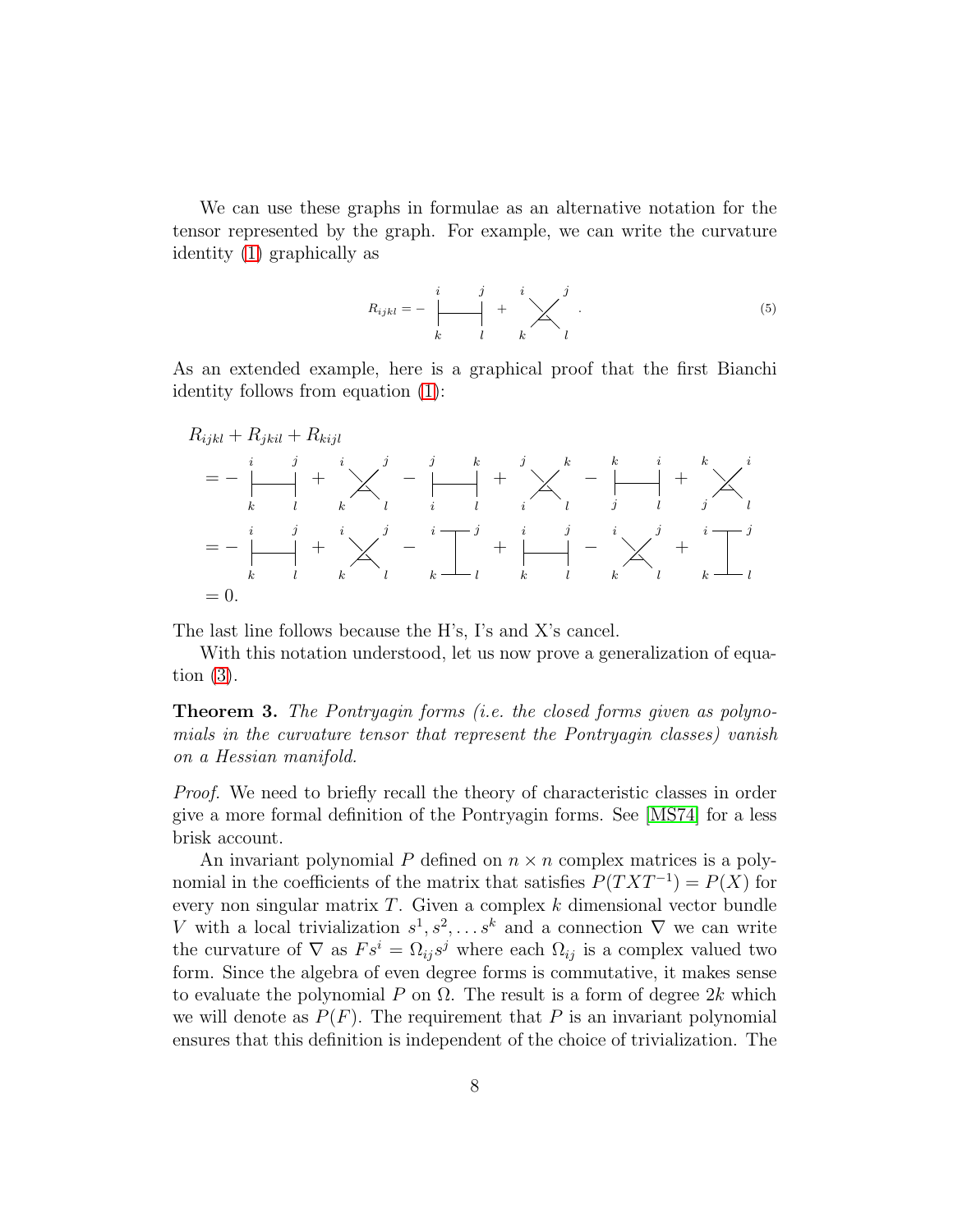key results in the theory of characteristic classes are that  $P(F)$  is closed and that the de Rham cohomology class of  $P(F)$  is independent of the choice of connection. We will refer to this cohomology class as the characteristic class associated with P.

Let  $P_k$  denote the invariant polynomial given by the coefficient of  $t^k$  in the expansion of  $det(I + tA)$ . If we understand the eigenvalues of a matrix to mean the diagonal entries of a conjugate matrix in Jordan normal form, then the polynomial  $P_k$  is associated with the k-th elementary symmetric function in the eigenvalues.

The associated characteristic class is related to the k-th Chern class  $c_k$  of the bundle  $V$  by:

$$
[P_k(F)] = (2\pi i)^k c_k(V).
$$

For our purposes we could take this as the definition of the Chern class.

The Pontryagin classes,  $p_k$ , of a real vector bundle E are defined in terms of the Chern classes of the complexificiation:

$$
p_k(E) = (-1)^k c_{2k}(E \otimes \mathbb{C}).
$$

The Pontryagin classes of a manifold are the Pontryagin classes of the complexified tangent space.

This completes our review of the theory of characteristic classes. We can now define the *Pontryagin forms* of a Riemannian manifold  $(M, g)$  to be the forms  $P_{\sigma_{2k}}(R)$  where R is the Levi-Civita connection.

Let  $X_a^b$  be any matrix. We define an invariant polynomial  $Q_k$  by k contractions:

$$
Q_k(X) = X_{a_1}^{a_2} X_{a_2}^{a_3} X_{a_3}^{a_4} \dots X_{a_{k-1}}^{a_k} X_{a_k}^{a_1}
$$
  
=  $\lambda_1^k + \lambda_2^k + \dots + \lambda_n^k$ 

where the  $\lambda_i$  are the eigenvalues of X.

The general theory of symmetric polynomials shows that any symmetric polynomial can be written as as sum and product of the  $Q_k$ . Thus all the Chern forms,  $P_k(F)$ , are generated by sums and products of the forms  $Q_k(F)$ .

Thus to prove our result we need to show that the tensor

$$
Q_{i_1 i_2 \dots i_{2p}}^p = \sum_{\sigma \in S_{2p}} \text{sgn}(\sigma) R_{i_{\sigma(1)} i_{\sigma(2)} a_1}^{a_2} R_{i_{\sigma(3)} i_{\sigma(4)} a_2}^{a_3} R_{i_{\sigma(5)} i_{\sigma(6)} a_3}^{a_4} \dots R_{i_{\sigma(2p-1)} i_{\sigma(2p)} a_p}^{a_1}
$$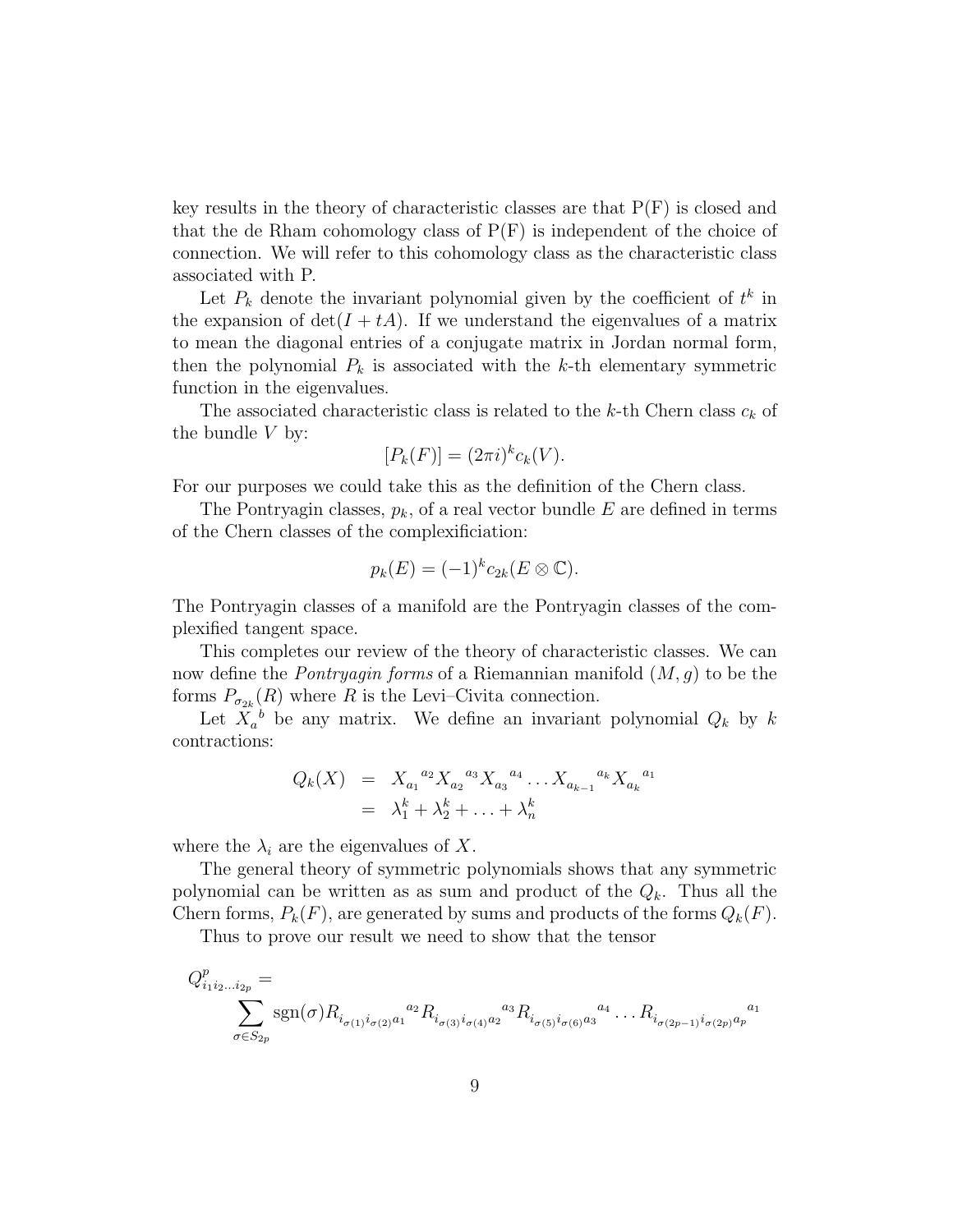vanishes on a Hessian manifold.

We can rewrite the curvature identity  $(1)$  as:

$$
R_{i_1 i_2 ab} = \sum_{\sigma \in S_2} -\text{sgn}(\sigma) \bigoplus_{a}^{i_{\sigma(1)}} \bigoplus_{b}^{i_{\sigma(2)}}.
$$

Thus we can replace each R in the formula for  $Q^p$  with an 'H'. The legs of adjacent H's are then connected. The result is:

$$
Q_{i_1 i_2 \dots i_{2p}}^p = \n\begin{array}{c}\n(-1)^p \sum_{\sigma \in S_{2p}} \text{sgn}(\sigma) \quad \stackrel{i_{\sigma(1)}}{=} \prod_{\sigma \in S_{2p}} \text{sgn}(\sigma) \quad \stackrel{i_{\sigma(2p-1)}}{=} \prod_{\sigma \in S_{2p}} \text{sgn}(\sigma) \quad \stackrel{i_{\sigma(3p-1)}}{=} \prod_{\sigma \in S_{2p}} \text{sgn}(\sigma) \quad \stackrel{i_{\sigma(4p-1)}}{=} \prod_{\sigma \in S_{2p}} \text{sgn}(\sigma) \quad \stackrel{i_{\sigma(5p-2p-1)}}{=} \prod_{\sigma \in S_{2p}} \text{sgn}(\sigma) \quad \stackrel{i_{\sigma(5p-1)}}{=} \prod_{\sigma \in S_{2p}} \text{sgn}(\sigma) \quad \stackrel{i_{\sigma(6p-1)}}{=} \prod_{\sigma \in S_{2p}} \text{sgn}(\sigma) \quad \stackrel{i_{\sigma(7p-1)}}{=} \prod_{\sigma \in S_{2p}} \text{sgn}(\sigma) \quad \stackrel{i_{\sigma(8p-1)}}{=} \prod_{\sigma \in S_{2p}} \text{sgn}(\sigma) \quad \stackrel{i_{\sigma(9p-1)}}{=} \prod_{\sigma \in S_{2p}} \text{sgn}(\sigma) \quad \stackrel{i_{\sigma(9p-1)}}{=} \prod_{\sigma \in S_{2p}} \text{sgn}(\sigma) \quad \stackrel{i_{\sigma(9p-1)}}{=} \prod_{\sigma \in S_{2p}} \text{sgn}(\sigma) \quad \stackrel{i_{\sigma(9p-1)}}{=} \prod_{\sigma \in S_{2p}} \text{sgn}(\sigma) \quad \stackrel{i_{\sigma(9p-1)}}{=} \prod_{\sigma \in S_{2p}} \text{sgn}(\sigma) \quad \stackrel{i_{\sigma(9p-1)}}{=} \prod_{\sigma \in S_{2p}} \text{sgn}(\sigma) \quad \stackrel{i_{\sigma(9p-1)}}{=} \prod_{\sigma \in S_{2p}} \text{sgn}(\sigma) \quad \stackrel{i_{\sigma(9p-1)}}{=} \prod_{\sigma \in S_{2p}} \text{sgn}(\sigma) \quad \stackrel{i_{\sigma(9p-1)}}{=} \prod_{\sigma \in S_{2p}} \text{sgn}(\sigma) \quad \stackrel{i_{\sigma(9p-1)}}{=} \prod_{\sigma
$$

Since the cycle  $1 \to 2 \to 3 \dots \to 2p \to 1$  is an odd permutation, one sees that  $Q^p = 0$ .  $\Box$ 

The Pontryagin classes, therefore, give a topological obstruction to the existence of a Hessian metric in dimensions  $\geq 4$ . Note that it is possible to manufacture topologically interesting manifolds that admit Hessian metrics. This is true because: all analytic 2-manifolds are Hessian (as we will prove later); all products of Hessian manifolds are Hessian manifolds; all hyperbolic manifolds are Hessian.

The graphical notation is not essential to proving the above result. Nevertheless we find it illuminates the proof. We note that similar graphs have been used to good effect in papers such as [\[HS01\]](#page-16-6) and [\[GN98\]](#page-16-7).

While equation [\(3\)](#page-6-0) generalizes easily to higher dimensions, equation [\(4\)](#page-6-1) does not hold in dimensions  $\geqslant 5$ . To see this, simply pick a random tensor in  $S^3T^*$  for  $n=5$  and numerically check whether [\(4\)](#page-6-1) holds: in all probability it will not. Since the equation does not hold in higher dimensions, the graphical proof technique cannot work in this case.

Note that we do not claim that equations [\(3\)](#page-6-0) and [\(4\)](#page-6-1) provide a sufficient condition for a 4-d curvature tensor to be the curvature tensor of some Hessian manifold. We have only considered the complex algebraic map  $\rho^{\mathbb{C}}$ . In real algebraic geometry, one cannot expect to translate a parametric representation of a variety into a set of implicit equations, one can only expect to find a set of implicit inequalities. Algorithms do exist [\[BPR06\]](#page-16-8) to solve such problems but they are not particularly efficient.

Although we cannot prove our conditions are sufficient in dimension 4, we can at least prove the corresponding result in dimension 3.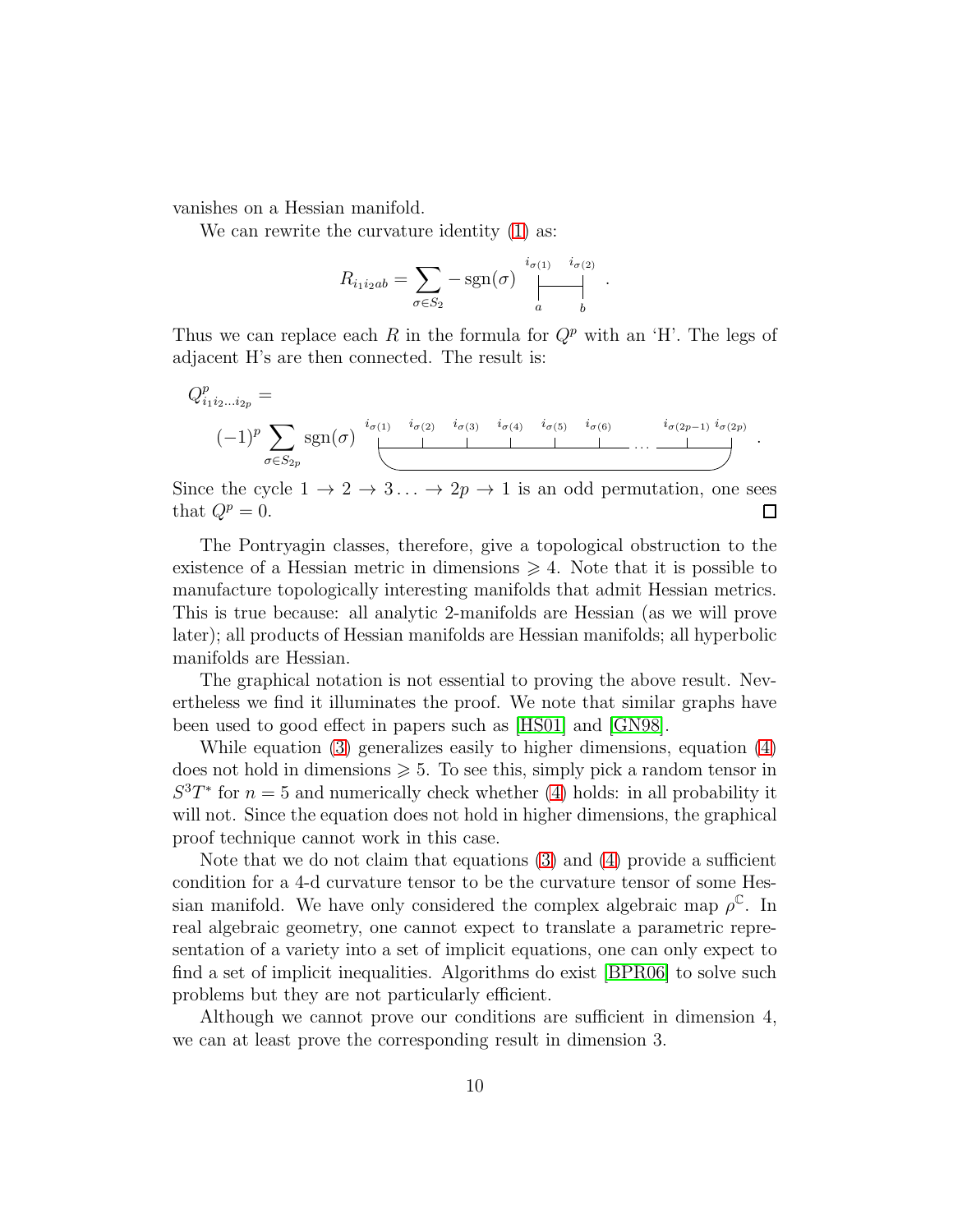**Theorem 4.** In 3 dimensions, all possible Riemann curvature tensors occur as the curvature tensor of a Hessian metric.

*Proof.* First note that given a tensor  $A \in S^3T_p^*$  we can find a Hessian metric whose  $S^3$ -tensor at p is given by A. This true because the  $S^3$ -tensor is determined (up to raising and lowering of indices and a constant) by  $\partial_i \partial_j \partial_k \phi$ where  $\phi$  is the potential defining the Hessian metric. So to prove the theorem we simply need to show that  $\rho$  is surjective in dimension 3. Dimension counting suggests that this is likely to be true but does not give a proof.

In 3 dimensions, the curvature tensor is determined entirely by the Ricci tensor. Since any symmetric matrix can be diagonalized using orthogonal transformations, we can choose an orthonormal basis  $\{e_1, e_2, e_3\}$  for the cotangent space such that the Ricci tensor is given by  $r = \lambda_1 e_1^2 + \lambda_2 e_2^2 + \lambda_3 e_3^2$ .

We define  $\rho_2$  to be the composition of  $\rho$  with the contraction  $R_{ijk}^{\phantom{ijk}l} \to R_{iak}^{\phantom{ik}a}$ used to define the Ricci tensor.

Now consider symmetric tensors A of the following form:

$$
A = a_1e_1^3 + a_2e_2^3 + a_3e_3^3 + b_{13}e_1^2e_3 + e_2^2e_1 + e_2^2e_3 + b_{31}e_3^2e_1.
$$

A straightforward computation (which it is easiest to get a computer to perform) shows that for such an A we have:

$$
\rho_2(A) = \alpha e_1^2 + \beta e_2^2 + \gamma e_3^2 + \delta e_1 e_3
$$

where

$$
\alpha = 8(1 - (1 + 3a_3)b_{13} + b_{13}^2 + b_{31}^2 - 3a_1(1 + b_{31})),
$$
  
\n
$$
\beta = -8(-2 + 3a_1 + 3a_3 + b_{13} + b_{31}),
$$
  
\n
$$
\gamma = 8(1 + b_{13}^2 - 3a_3(1 + b_{13}) - b_{31} - 3a_1b_{31} + b_{31}^2),
$$
  
\n
$$
\delta = -8(-1 + b_{13} + b_{31}).
$$

Notice that  $\alpha - \gamma$  does not contain any quadratic terms. So to find A of this form with  $\rho_2(A)$  equal to r we must solve the three linear equations  $\alpha - \gamma = \lambda_1 - \lambda_3$ ,  $\beta = \lambda_2$  and  $\delta = 0$  and the quadratic equation  $\alpha = \lambda_1$ . If one first solves the linear equations to find expressions for  $a_1$ ,  $b_{13}$  and  $b_{31}$ in terms of the  $\lambda_i$  and  $a_3$  one can then use the quadratic equation to find an expression for  $a_3$  in terms of the  $\lambda_i$ . In fact a cancellation occurs in the quadratic terms and one obtains a linear equation for  $a_3$ .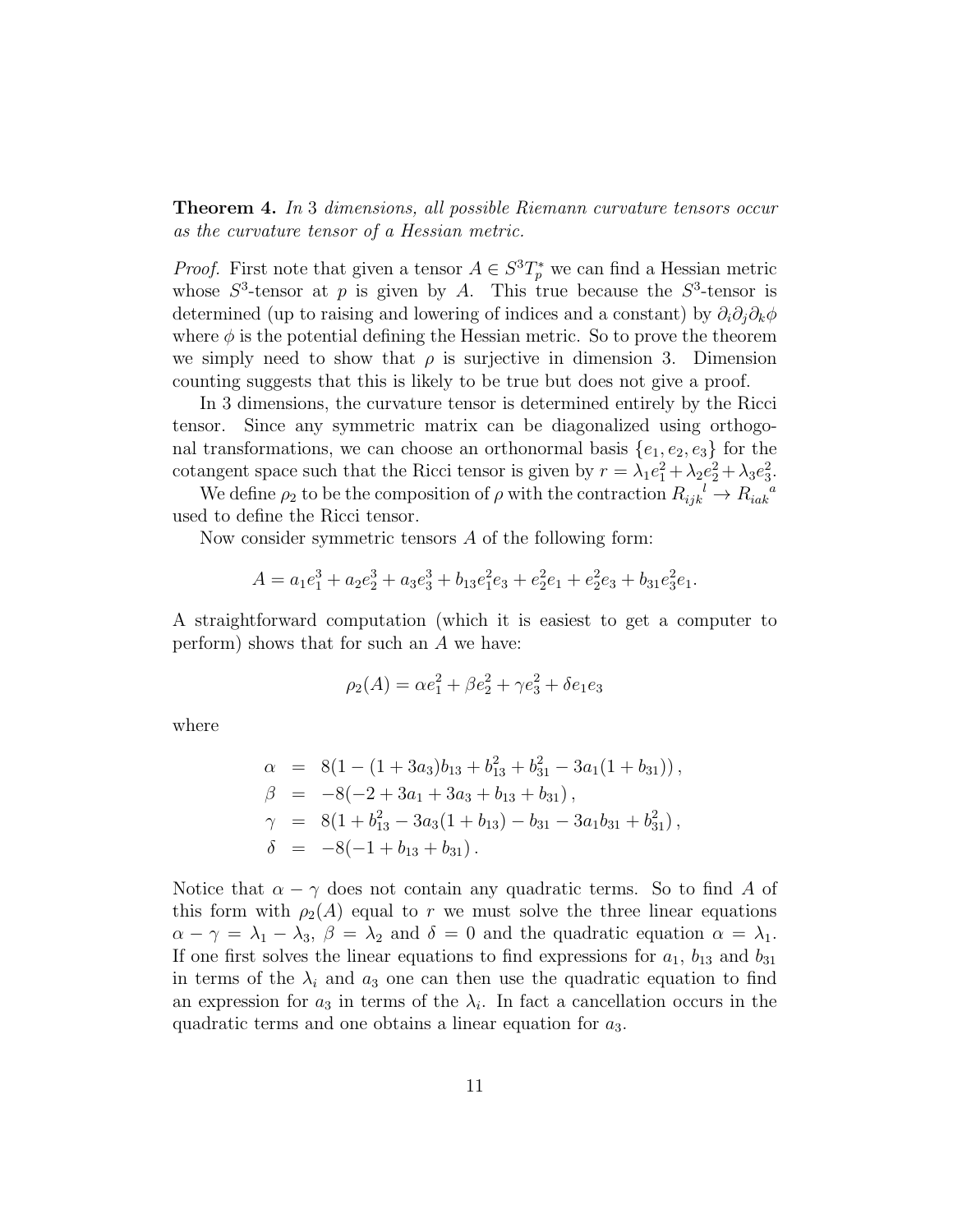The end result is that, so long as  $\lambda_1 \neq \lambda_3$  we always have a solution of the form:

$$
a_3 = \frac{\lambda_1^2 + 16\lambda_2 - \lambda_1\lambda_2 - 16\lambda_3 - 2\lambda_1\lambda_3 + \lambda_2\lambda_3 + \lambda_3^2}{48(\lambda_1 - \lambda_3)}
$$
  
\n
$$
a_1 = \frac{1}{24}(8 - 24a_3 - \lambda_2)
$$
  
\n
$$
b_{13} = 3a_3 + \frac{1}{16}(-\lambda_1 + \lambda_2 + \lambda_3)
$$
  
\n
$$
b_{31} = 1 - 3a_3 + \frac{1}{16}(\lambda_1 - \lambda_2 - \lambda_3)
$$

The only case that is not covered by this result is when the Ricci tensor is diagonal. In this case it is easy to show that one can take  $A$  defined by:

$$
A = \frac{20 - \lambda}{48}e_1^3 + e_2^2 e_1 + \frac{4 - \lambda}{16}e_3^2 e_1 + e_1 e_2 e_3
$$

 $\Box$ 

We end this section on curvature identities by raising some questions.

- (i) Can one find a short proof of equation [\(4\)](#page-6-1) that does not require any use of a computer?
- (ii) Can one efficiently find all the explicit curvature conditions that must be satisfied by a Hessian metric in a fixed dimension  $n \geqslant 5$ ? Can one find all the curvature conditions that hold for all  $n$ ?
- (iii) For large enough  $n$ , is the condition that the curvature lies in the image of  $\rho$  a sufficient condition for a metric to be Hessian?

### <span id="page-11-0"></span>4 All analytic 2 metrics are Hessian

In this section we will prove that all analytic 2 manifolds  $(M, g)$  are Hessian. This result has been obtained independently by Bryant [\[Bry13\]](#page-16-3). The proof is an application of Cartan–Kähler theory. See  $[BCG^+91]$  or  $[Sei07]$  for an overview of Cartan–K¨ahler theory. Our presentation is closer to that of Seiler.

Let V and W be vector bundles over an n-dimensional manifold  $M^n$  and let  $D: \Gamma(V) \longrightarrow \Gamma(W)$  be an order k differential operator mapping sections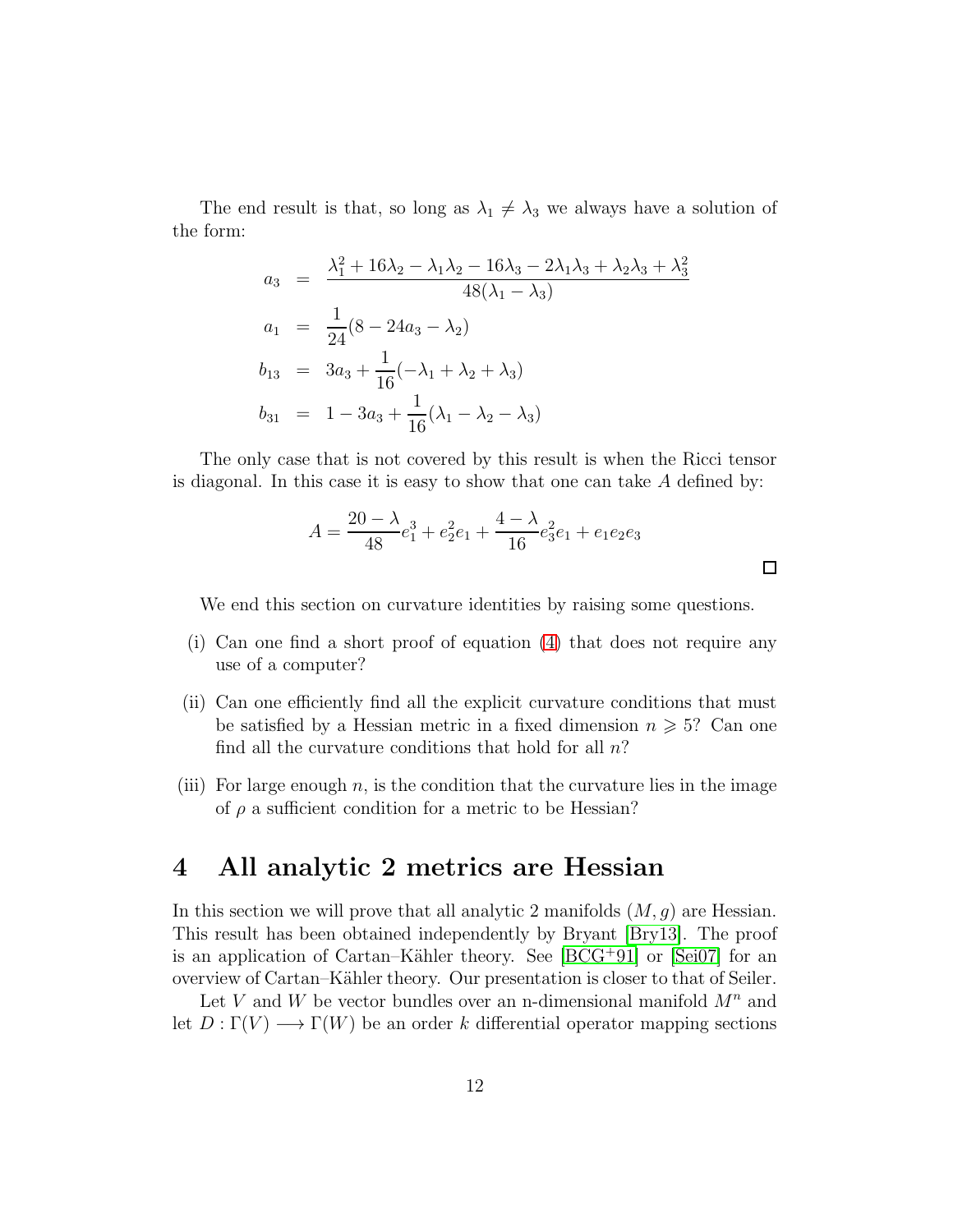of V to sections of W. Equivalently, D is a mapping from k-jets of V at p to elements of  $W_p$ .

Recall that one has the exact sequence  $0 \longrightarrow S^kT^* \otimes V \longrightarrow J_k(V) \longrightarrow$  $J_{k-1}(V) \longrightarrow 0$ . This exact sequence is a consequence of the fact that derivatives commute. It tells us that a k-jet is determined by a  $(k-1)$ -jet together with an element of the k-th symmetric power.

As a result of this exact sequence, the highest order terms of the differential operator D defines a map  $\sigma : S^k T_p^* \otimes V_p \longrightarrow W_p$  called the symbol of the differential operator. We will assume from now on that the differential operator is quasilinear so the symbol is a linear map.

Note that if the symbol is onto then any  $(k-1)$ -jet can be extended to a k-jet solution of the equation  $D(v) = w$ . We will generalize this observation.

By differentiating the equation  $D(v) = w$  one can obtain a  $(k+1)$ -th order differential equation. The top order term of this equation defines the first prolongation of the symbol  $\sigma_1$ . This is a map  $\sigma_1 : S^{k+1}T^* \otimes V \longrightarrow T^* \otimes W$ . More generally, one can differentiate the equation  $i$  times to get the  $i$ -th prolongation of the symbol  $\sigma_i : S^{k+i}T^* \otimes V \longrightarrow S^{i}T^* \otimes W$ . If all of the first i prolongations of the symbol are onto then any  $k$ -th jet solution of the differential equations can be extended to a  $(k + i)$ -th jet solution.

On the other hand, if a particular prolongation of the symbol is not onto then this indicates that one may have found an obstruction to the local existence of solutions to the differential equation. The calculation in the previous section fits this pattern: the curvature identities we used are all consequence of the fact that derivatives commute, equivalently they are algebraic consequences of the fact that the symbol acts on the symmetric power of  $T^*$ .

When one wishes to prove that  $\sigma_i$  is onto for all i one can use *Cartan's* test which we will now describe. Given a differential equation as above and a basis  $\{v_1, v_2, \ldots v_n\}$  for  $T^*M$ , define the map:

$$
\sigma_{i,m}: S^{k+i} \langle v_1, v_2, \dots v_m \rangle \otimes V_p \longrightarrow S^i T_p^* \otimes W_p
$$

to be the restriction of  $\sigma_i$ . Define  $g_{i,m} := \dim \ker \sigma_{i,m}$ . If one can find a basis  $\{v_1, v_2, \ldots v_n\}$  and a number  $\alpha$  such that  $\sigma_i$  is onto for all  $i \leq \alpha$  and such that  $g_{\alpha,n} = \sum_{\beta=0}^{k} g_{\alpha-1\beta}$  then the differential equation is said to be involutive. It turns out that this implies that  $\sigma_{\alpha+i}$  is onto for all *i*. If one is working in the analytic category, one can then prove that solutions to the differential equation exist [\[Gol67,](#page-16-9) [GS64,](#page-16-10) [Car45\]](#page-16-11).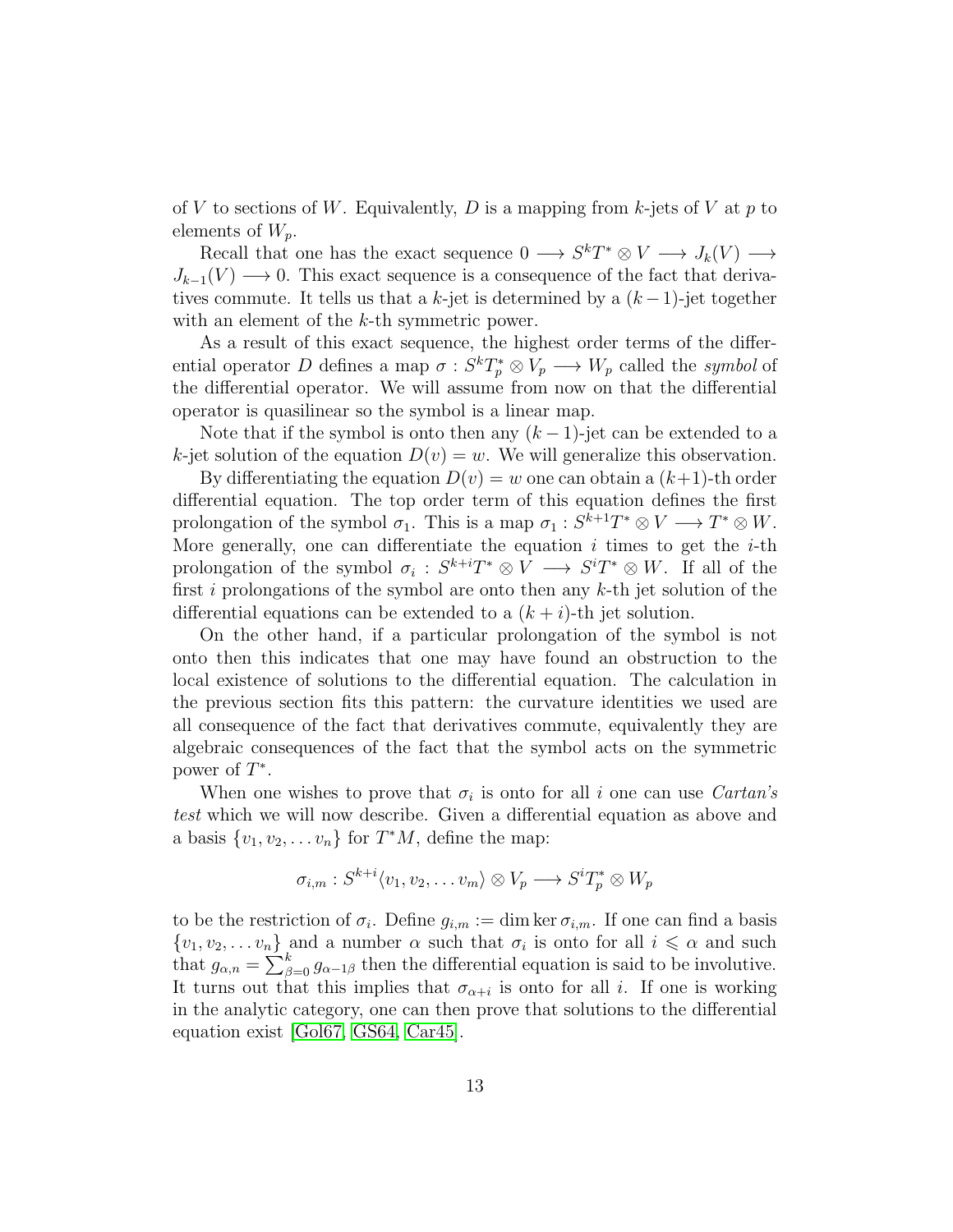We illustrate these ideas by proving that any analytic Riemannian metric on a 2-manifold locally admits a g-dually torsion free flat connection  $-$  in other words it is Hessian.

Theorem 5. Any analytic Riemannian metric on a 2-manifold locally admits a g-dually torsion free flat connection.

Proof. The existence of such a connection is equivalent to finding a tensor  $A \in T^* \otimes T^* \otimes T$  with:

- (i)  $R_{X,Y}Z + 2\overline{\nabla}_{[X}A_{Y]}Z + 2A_{[X}A_{Y]}Z = 0$  for all vectors X, Y and Z.
- (ii)  $\iota(A) \in S^3T^*$  where  $\iota: T^* \otimes T^* \otimes T \longrightarrow T^* \otimes T^* \otimes T^*$  is the isomorphism determined by raising the final index using the metric.

It is well known [\[AN00\]](#page-15-0) that if these conditions hold then  $\overline{\nabla}$  will also be torsion free and flat.

We choose an analytically varying orthonormal basis  $\{e^1, e^2\}$  for  $T^*$  with dual basis  $\{e_1, e_2\}$ . We write tensors with respect to this basis using indices and we will use the Einstein summation convention. So for example we have  $R = R_{ijk}^{\phantom{ijk}l} \otimes e^i \otimes e^j \otimes e^k \otimes e_l$ . In this index notation, we can write our curvature condition as follows:

$$
R_{ijk}^{\ \ l} + 2\nabla_{[i}A_{j]k}^{\ \ l} + A_{i\alpha}^{\ \ l}A_{jk}^{\ \ \alpha}A_{j\alpha}^{\ \ l}A_{ik}^{\ \ \alpha} = 0.
$$

If we raise the  $k$  index using the metric and then antisymmetrize over  $k$  and l we get

<span id="page-13-0"></span>
$$
R_{ij}^{~~kl} + A_{i\alpha}^{~~l} A_j^{~k\alpha} - A_{j\alpha}^{~~l} A_i^{~k\alpha} - A_{i\alpha}^{~~k} A_j^{~l\alpha} + A_{j\alpha}^{~~k} A_i^{~l\alpha} = 0. \tag{6}
$$

Symmetrizing over  $k$  and  $l$  on the other hand yields:

<span id="page-13-2"></span>
$$
\nabla_{[i}A_{j]}^{(kl)} = 0\tag{7}
$$

where the parentheses indicate symmetrization.

In two dimensions, the space  $\Lambda^2 T \otimes (\Lambda^2 T)^*$  is one dimensional, so the map sending a tensor with indices  $B_{ij}^{kl}$  to  $B_{ab}^{ab}$  is an isomorphism. Applying this isomorphism to equation [\(6\)](#page-13-0) yields the equivalent condition:

<span id="page-13-1"></span>
$$
s - 2A_{i\alpha}^{\ \ j}A_j^{\ i\alpha} - 2A_{j\alpha}^{\ \ j}A_i^{\ i\alpha} = 0. \tag{8}
$$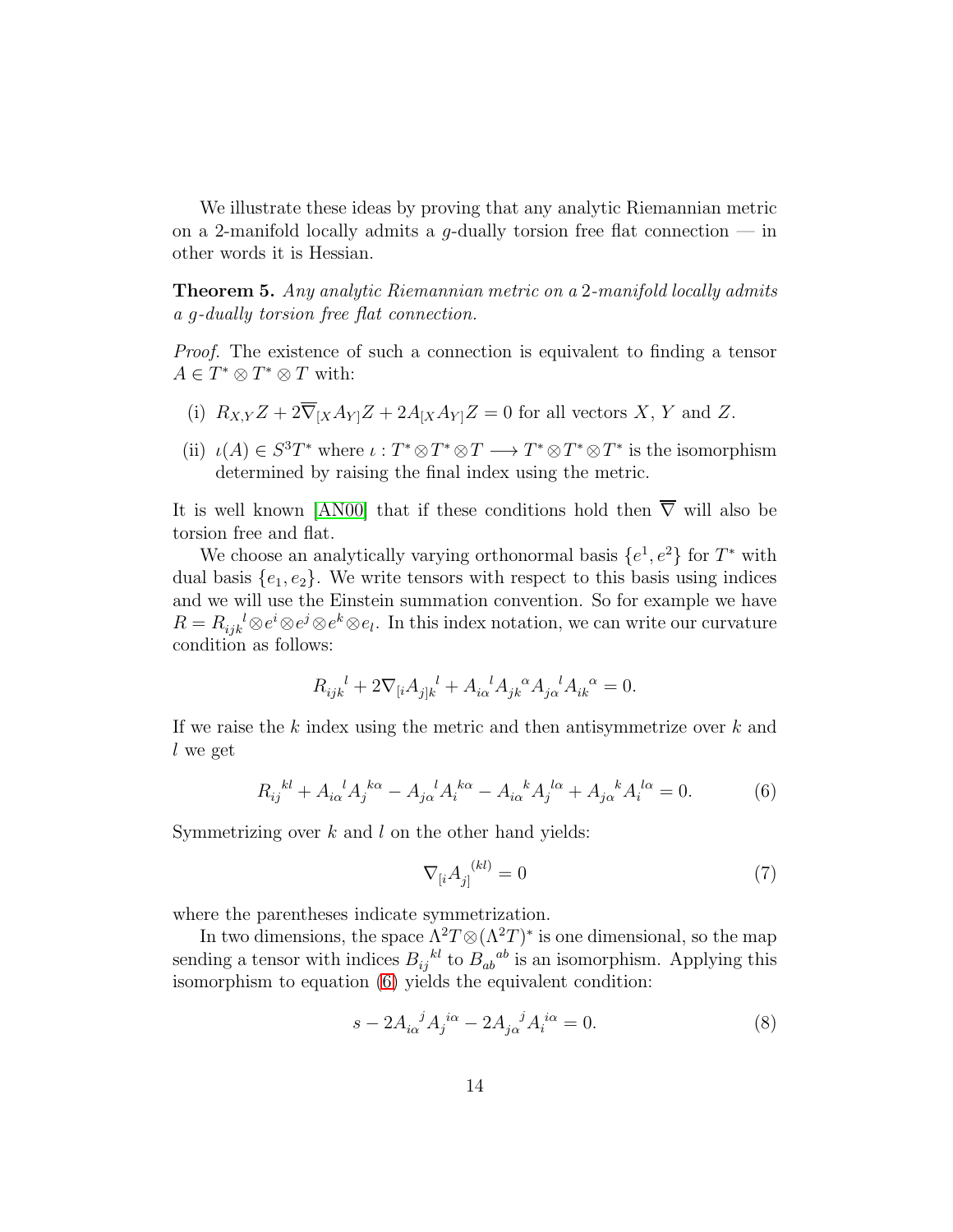where  $s = R_{ij}^{i j}$  is the scalar curvature. The condition  $\iota(A) \in S^3 T^*$  allows us to write:

$$
\iota(A) = a e^1 \odot e^1 \odot e^1 + b e^1 \odot e^1 \odot e^2
$$
  
+ 
$$
c e^1 \odot e^2 \odot e^2 + d e^2 \odot e^2 \odot e^2
$$

for some functions  $a, b, c$  and  $d$ . We can then rewrite equation  $(8)$  as:

$$
s - \frac{4}{9}(3ac + 3bd - b^2 - c^2) = 0
$$

If we assume that  $c \neq 0$  we can solve this last equation to compute a in terms of b, c, d and s. This allows us to write the equations for a  $q$ -dually torsion free flat connection with  $c \neq 0$  as a differential equation in the three real functions  $b$ ,  $c$  and  $d$ . Equation  $(6)$  will be automatically satisfied. So we need only consider equation [\(7\)](#page-13-2). Because of its symmetries this has three independent components. If we write  $x_i$  for the derivative of a function x in the direction  $e_i$  then the three components of [\(7\)](#page-13-2) can be written to highest order as:

$$
-3a_2 + b_1 = \alpha b_2 + \beta c_2 + \gamma d_2 + b_1 = \text{terms without derivatives}
$$

$$
-b_2 + c_1 = \text{terms without derivatives}
$$

$$
-c_2 + 3d_1 = \text{terms without derivatives}
$$

Here  $\alpha$ ,  $\beta$  and  $\gamma$  are functions depending upon s, b, c, and d. The precise formulae are not important for our purposes.

If we think of  $(b, c, d)$  as defining a section of the trivial  $\mathbb{R}^3$  bundle, the condition that  $(b, c, d)$  defines a g-dually flat connection is a first order differential equation with symbol  $\sigma: T + p^* \otimes \mathbb{R}^3 \longrightarrow \mathbb{R}^3$  given by:

$$
\sigma = \left(\begin{array}{cccccc} 1 & 0 & 0 & \alpha & \beta & \gamma \\ 0 & 1 & 0 & -1 & 0 & 0 \\ 0 & 0 & 3 & 0 & -1 & 0 \end{array}\right).
$$

Here we have used the standard basis  $\{v_1, v_2, v_3\}$  for  $\mathbb{R}^3$  and the basis  $\{e^1 \otimes$  $v^1, e^1 \otimes v^2, e^1 \otimes v^3, e^2 \otimes v^1, e^2 \otimes v^2, e^2 \otimes v^3$  for  $T^* \otimes \mathbb{R}^3$ .

We conclude that  $\sigma$  has rank 3. Since  $\sigma$  is onto there is no obstruction to extending any 0-jet  $(b, c, d)$  with  $c \neq 0$  to a 1-jet solution of our differential equation.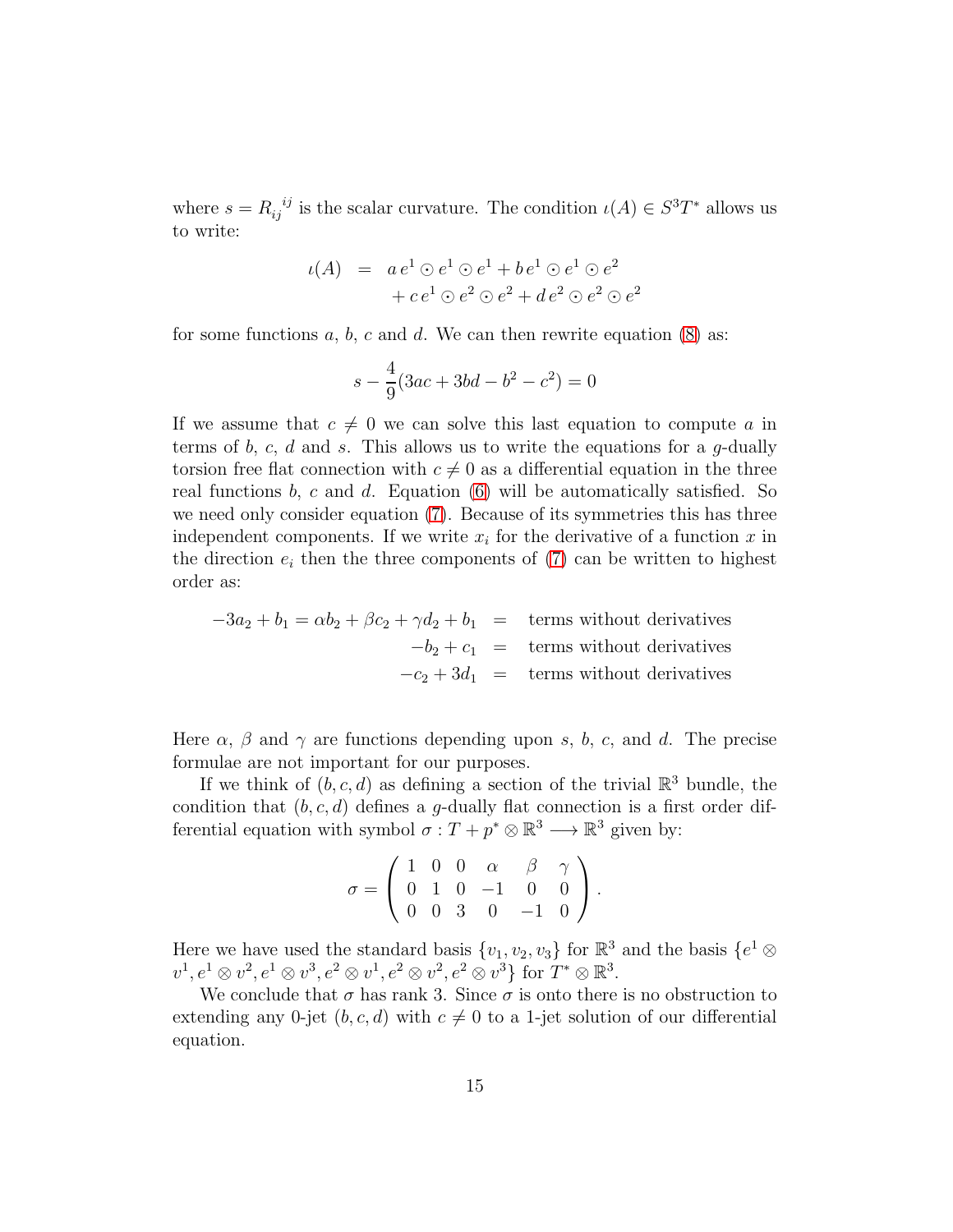With respect to the basis  $\{e^1, e^2\}$  for  $T^*$  the matrix of  $\sigma_{0,1}$  is simply:

$$
\sigma = \left(\begin{array}{rrr} 1 & 0 & 0 \\ 0 & 1 & 0 \\ 0 & 0 & 3 \end{array}\right).
$$

So  $g_{0,1} = 0$  and  $g_{0,2} = 3$ .

The first prolongation of the symbol,  $\sigma_1$  is similarly easy to calculate.  $\sigma_1: S^2T^* \longrightarrow T^* \otimes \mathbb{R}^3$  is given by:

|  |  |  |  |  | $\left(\begin{array}{cccccc} 1 & \alpha & 0 & 0 & \beta & 0 & 0 & \gamma & 0 \\ 0 & -1 & 0 & 1 & 0 & 0 & 0 & 0 & 0 \\ 0 & 0 & 0 & 0 & -1 & 0 & 3 & 0 & 0 \\ 0 & 1 & \alpha & 0 & 0 & \beta & 0 & 0 & \gamma \\ 0 & 0 & -1 & 0 & 1 & 0 & 0 & 0 & 0 \\ 0 & 0 & 0 & 0 & 0 & -1 & 0 & 3 & 0 \end{array}\right)$ |
|--|--|--|--|--|-------------------------------------------------------------------------------------------------------------------------------------------------------------------------------------------------------------------------------------------------------------------------------------------------------------|
|  |  |  |  |  |                                                                                                                                                                                                                                                                                                             |
|  |  |  |  |  |                                                                                                                                                                                                                                                                                                             |
|  |  |  |  |  |                                                                                                                                                                                                                                                                                                             |

This matrix is written with respect to the basis  $\{e^1 \odot e^1 \otimes v^1, e^1 \odot e^1 \otimes v^2, e^1 \odot e^1 \otimes v^2\}$  $e^1 \otimes v^3, e^1 \odot e^2 \otimes v^1, e^1 \odot e^2 \otimes v^2, e^1 \odot e^2 \otimes v^3, e^2 \odot e^2 \otimes v^1, e^2 \odot e^2 \otimes v^2, e^2 \odot e^2 \otimes v^3 \}$ for  $S^2T^* \otimes \mathbb{R}^3$  and the same basis for  $T^* \otimes \mathbb{R}$  that we used earlier.

By permuting columns, one can transform this matrix for  $\sigma_1$  into echelon form. Thus it has rank 6 irrespective of  $\alpha$ ,  $\beta$  and  $\gamma$ . So  $g_{0,1} + g_{0,2} = g_{1,2}$ . The result now follows by Cartan's test.

 $\Box$ 

# References

- <span id="page-15-0"></span>[AN00] S. Amari and H. Nagaoka. Methods of Information Geometry, T. Number 191 in Translations of Mathematical Monographs. American Mathematical Society, 2000.
- <span id="page-15-1"></span>[AT02] N. Ay and W. Tuschmann. Dually flat manifolds and global information geometry. Open systems and information dynamics, 9(2):195–200, 2002.
- <span id="page-15-2"></span>[BCG<sup>+</sup>91] R. L Bryant, S.-S. Chern, R. B. Gardner, H. L. Goldschmidt, and P. A. Griffiths. Exterior differential systems, volume 18. Springer-Verlag New York, 1991.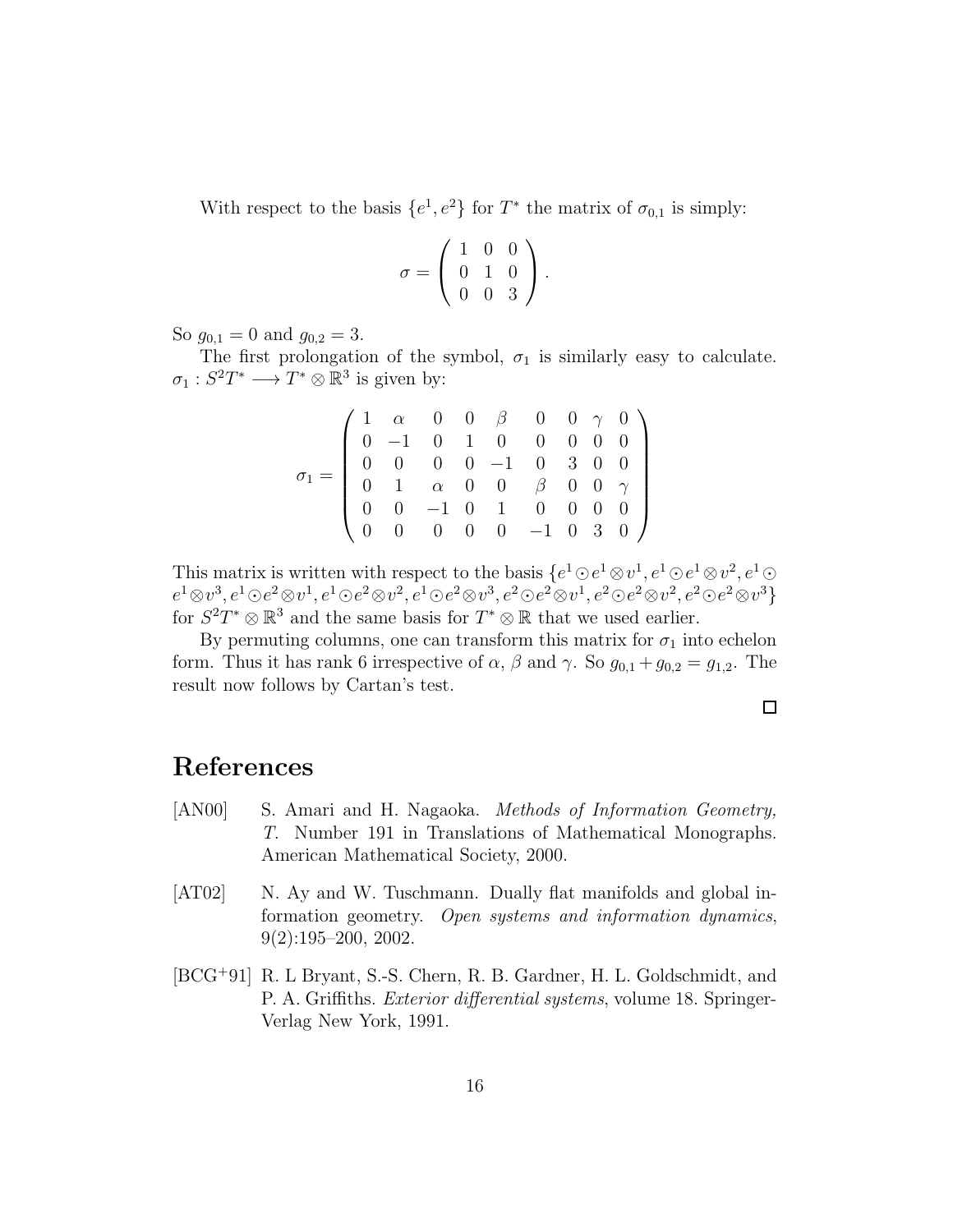- <span id="page-16-8"></span>[BPR06] S. Basu, R. D. Pollack, and M.-F. Roy. Algorithms in real algebraic geometry, volume 10. Springer, 2006.
- <span id="page-16-3"></span>[Bry13] R. Bryant, 2013. http://mathoverflow.net/questions/122308/.
- <span id="page-16-11"></span> $[Car45]$  Elie Cartan. Les systèmes différentiels extérieurs et leur applications géométriques, volume 994. Hermann  $\&$  cie, 1945.
- <span id="page-16-4"></span>[Cox07] D. A. Cox. Ideals, varieties, and algorithms: an introduction to computational algebraic geometry and commutative algebra. Springer, 2007.
- <span id="page-16-2"></span>[FMU99] H. Furuhata, H. Matsuzoe, and H. Urakawa. Open problems in affine differential geometry and related topics. Interdisciplinary Information Sciences, 4:125–127, 1999.
- <span id="page-16-1"></span>[Fre99] D. S. Freed. Special Kähler manifolds. Communications in Mathematical Physics, 203(1):31–52, 1999.
- <span id="page-16-7"></span>[GN98] S. Garoufalidis and H. Nakamura. Some ihx-type relations on trivalent graphs and symplectic representation theory. Mathematical Research Letters, 5:391–402, 1998.
- <span id="page-16-9"></span>[Gol67] Hubert Goldschmidt. Integrability criteria for systems of nonlinear partial differential equations. Journal of Differential Geome $try, 1(3-4):269-307, 1967.$
- <span id="page-16-10"></span>[GS64] Victor W Guillemin and Shlomo Sternberg. An algebraic model of transitive differential geometry. Bulletin of the American Mathematical Society, 70(1):16–47, 1964.
- <span id="page-16-0"></span>[Hit99] N. J. Hitchin. The moduli space of complex Lagrangian submanifolds. arXiv preprint math/9901069, 1999.
- <span id="page-16-6"></span>[HS01] N. Hitchin and J. Sawon. Curvature and characteristic numbers of hyper-Kähler manifolds. Duke Mathematical Journal, 106(3):599– 615, 2001.
- <span id="page-16-5"></span>[MS74] J. W. Milnor and J. D. Stasheff. *Characteristic classes*, volume 93. Princeton University Press Princeton, 1974.